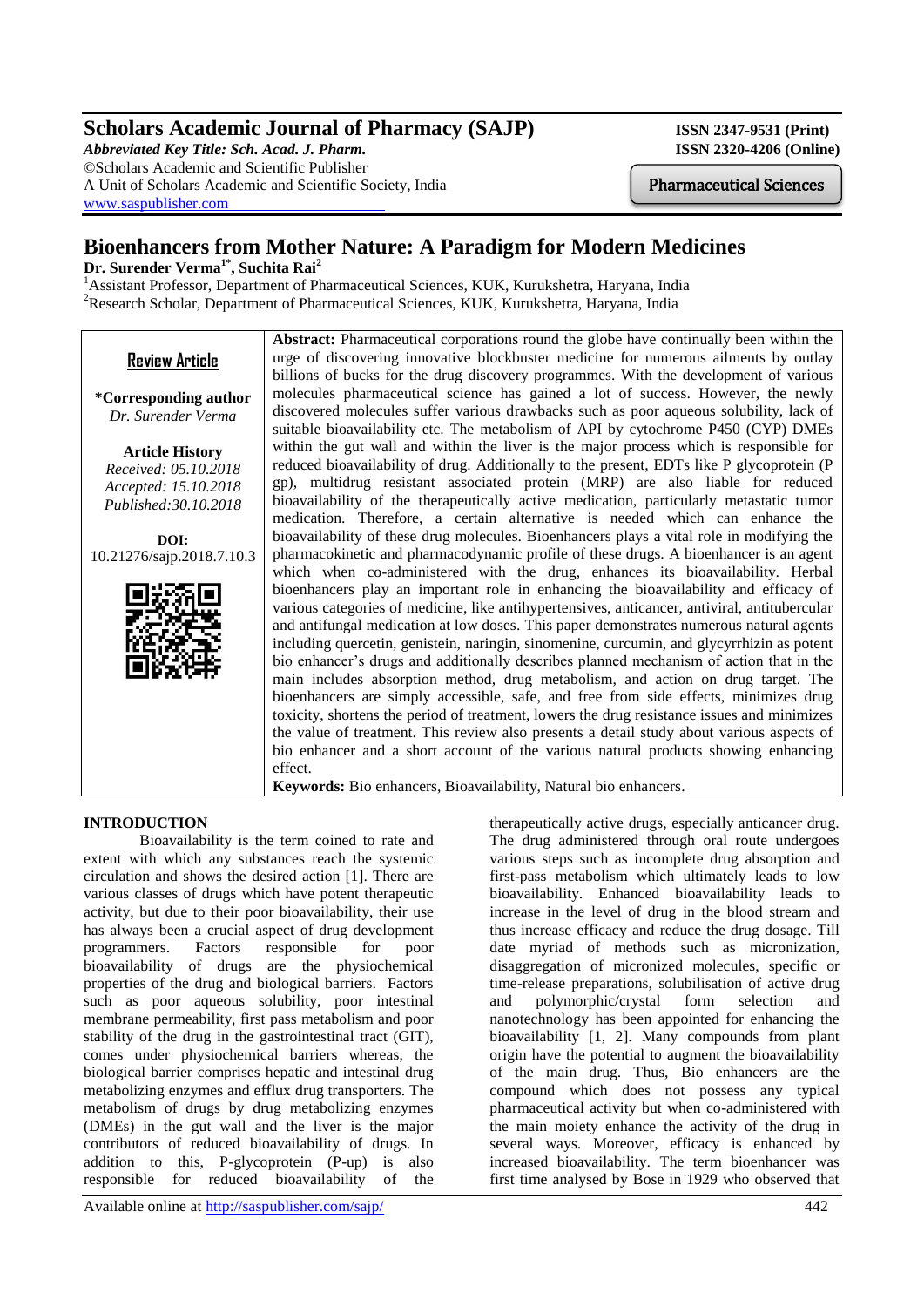there was increase in the antiasthmatic property of vasaka (Adhatoda vasica) leaves when it was given in combination along with long pepper. The ideal or concept of 'bioavailability enhancers' from plant origin can be tracked back from our Ayurveda system of medicine. "Trikatu", which is a Sanskrit word meaning three acrid, was very famous during the period between the7th century B.C. and the 6th century A.D. It was one of the ancient ayurvedic preparations used for the treatment of various types of ailments. Trikatu was a combination of long pepper (Piper longum Linn.), black pepper (Piper nigrum Linn.), and ginger (Zingiber Officinale Rosc.), which contains active component piperine, which has the potential to enhances the bioavailability of various drugs, nutrients etc. Several factors related to a drug such as low lipophilicity or zwitter ionic character at physiological Ph, poor aqueous solubility or presence of P-glycoprotein on the outer surface makes the drug unable to cross the biological membranes. Therefore, the use of natural bioenhancers such as Genistein, Sinomenine, Curcumin, piperine has gained importance in the current scenario to improve the pharmacokinetic and pharmacodynamics

profile of the drug and hence bioavailability of various potent drugs [3].

#### **Ideal properties of bio- enhancers [4]**

 The bio-enhancer used should possess various novel properties such as:

- It should be Nontoxic to humans or animals,
- It should show its effect at a very low concentration in a combination.
- Should be easy to formulate and
- The Most important property which every bioenhancer should possess is that it should enhance uptake/absorption and activity of the drug.

## **CLASSIFICATION OF BIOENHANCERS [5]**

 There is two scale based on which bio enhancers can be classified. They can be classified as either:

a) By their origin.

- Plant origin.
- Animal origin.
- b) By the mechanism of action through which the act.

#### **Table-1: Classification of Bioenhancers based on plant origin**.

| Bio-enhancer             | <b>Biological Source</b>                                   |
|--------------------------|------------------------------------------------------------|
| Piperine(black pepper)   | Piper longum (long pepper) and Piper nigrum (black pepper) |
| Gingerol(Ginger)         | Zingiberofficinale                                         |
| Glycyrrhizin (Liquorice) | Glycyrrhizaglabra                                          |
| Caraway(cumin)           | Carumcarvi                                                 |
| Black cumin              | Cuminumcyminum                                             |
| <b>Ouercetin</b>         | Citrus fruits                                              |
| Niaziridin               | Drumstick pods                                             |
| Capsaicin                | Capsicum annum                                             |
| Stevia                   | Honey leaf                                                 |
| Allicin(garlic)          | Allium sativum                                             |
| Curcumin(Turmeric)       | Curcuma longa                                              |

#### **Table-2: Classification of Bioenhancers based on animal origin** Cow urine distillate: (Kamdhenu ark)

## **Table-3: Classification of Bioenhancers based on the mechanism of action**

Inhibitors of P-glycoprotein (P-GP) efflux pump and other pumps: EXAMPLES: Cuminumcyminum (black cumin), Carvumcarvi (Caraway), Genistein, Sinomenine, Naringin, Quercetin. Inhibitors of CYP-450 enzyme and its isoenzymes EXAMPLES: Sinomenine, Naringin, Quercetin. Quercetin, Naringin, Gallic acid Regulators of GIT function to facilitate better absorption:

EXAMPLES: Niaziridin (drumstick pods), Glycyrrhizin (liquorice), Aloe vera (Aloe), Zingiberofficinale (ginger).

# **Bioavailability enhancement mechanism of different natural bioenhancer [6-8]**

There are several mechanisms of action through which natural bioenhancers show their action of improving bioavailability. Different herbal enhancers may have common or different mechanisms of action.

Bioenhancers mainly increase the bioavailability of nutraceuticals by acting on the gastrointestinal tract which enhances drug absorption whereas there are various antimicrobial bioenhancers which act by altering the metabolic process of the drug.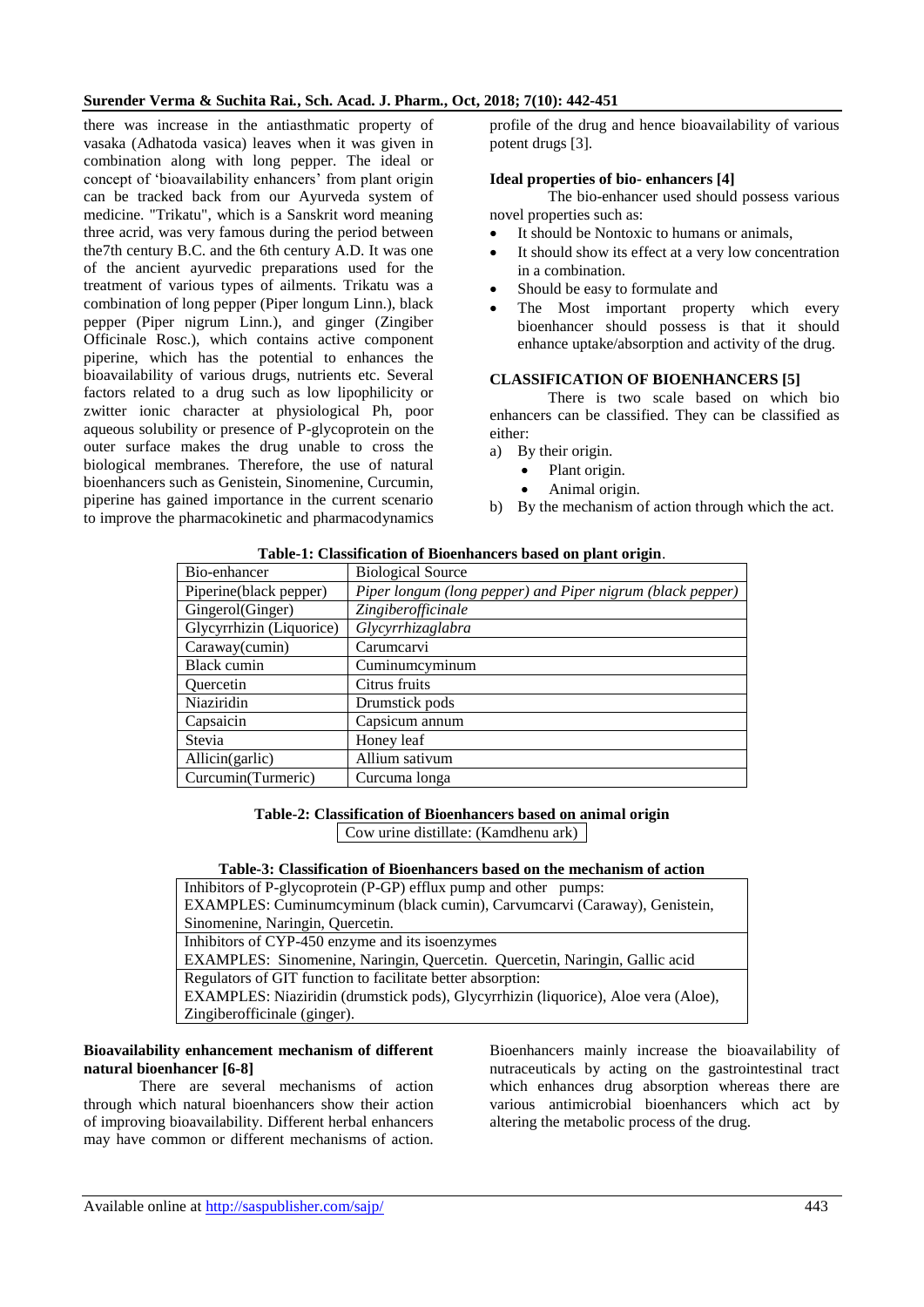

## **Fig-1: Mechanism of different natural bioenhancer**

 In addition to the above-mentioned mechanisms, few other postulated theories for herbal bioenhancers are:

• Inhibition of gastric emptying time, gastrointestinal transit and intestinal motility. Stimulation of gamma-glutamyl transpeptidase

(GGT) activity which enhances uptake of amino acids

- Increasing the blood circulation which leads to absorption of an orally administered drug.
- Bioenhancers also act by inhibiting P-glycoprotein which is an efflux pump and moves out the drug thus prevents the drug from reaching the targeted site. Thus in such case bioenhancer inhibit the action of P-glycoprotein.

The bioavailability enhancement mechanism of various agents possessing the capability of enhancing the bioavailability of API is shown through fig.1.



# **Bioavailability Enhancement Mechanism of Herbal Bioactives**

**Fig-2: bioavailability enhancement mechanism of herbal bioactives**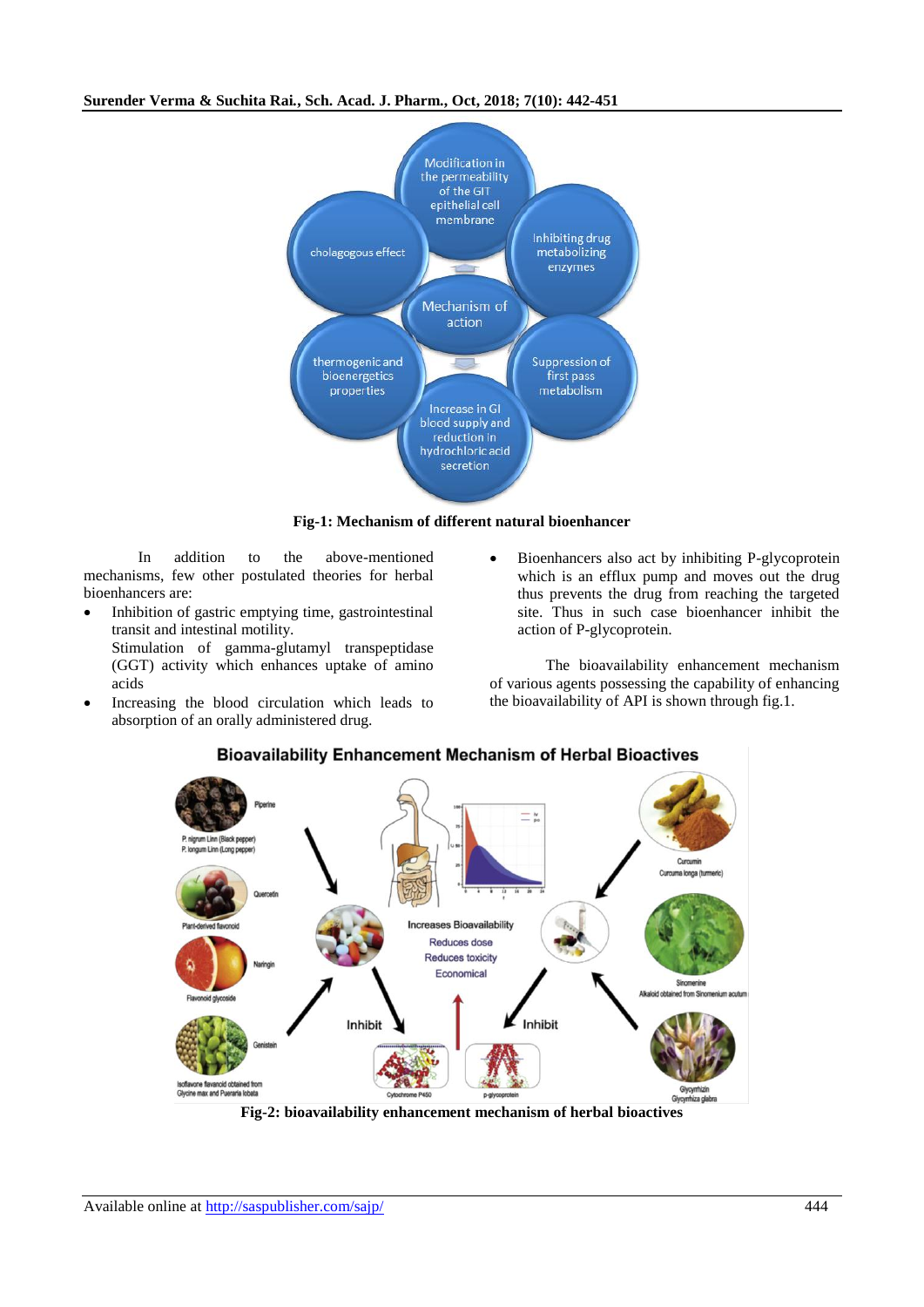#### **Role of natural compounds from medicinal plants as drug bioavailability enhancers [9-15]**

In this section various natural bioenhancers which has the bioavailability enhancement ability when through co-administration with the main drugs are introduced:

## **Naringin**

Naringin which is categorised as flavonoid glycoside is the main constituent of grape fruit. Naringin is responsible for the bitter taste of grapefruit. Naringin has various pharmacological actions such as antioxidant effect, blood lipid lowering ability and anticarcinogenic function. Naringin was reported to shows its bio-enhancing property by inhibiting-gp and CYP3A1/2 in rats. Oralnaringin, in the dose of 3.3 and 10 mg/kg, when given 30 min before intravenous administration of paclitaxel (3 mg/kg) and after intravenous administration of paclitaxel, the AUC was significantly improved. It was found to be 40.8% when naringin was administered in the dose of 3.3and 49.1% for naringin dose of 10 mg/kg.





## **Ginger (***Z. officinale***)**

Due to the presence of saponin, flavonoids and alkaloids ginger has the potential to act on GIT mucous membrane. Ginger shows its action by regulating intestinal function which enhances the rate of absorption. When used in the range of 10-30 mg/kg body weight it acts as bioenhancer. Ginger shows its

action on various antibacterial, antiviral and anticarcinogenic drugs. It exhibited significant increasing bioavailability of different antibiotics like Azithromycin (85%), Erythromycin (105%), Cephalexin (85%), Cefadroxil (65%), Amoxycillin(90%) and Cloxacillin (90%).





## **Garlic (***Allium sativum***)**

Allicin, which is regarded as active bioenhancer moiety present in garlic upraise the antifungal activity of the drug. Amphotericin B when co-administered along with Allium sativum was founded more effective against pathogenic fungi such as Candida albicans and Aspergillus fumigatus in addition to yeast Saccharomyces cerevisiae.

## **Curcumin**

Principal curcuminoid obtained from *Curcuma longa* (turmeric). Curcumin is found in every Indian

family and is frequently used as spices. Curcumin is used as bioenhancer for antimicrobial agents and anticancer drug. Curcumin shows its activity by suppressing drug metabolizing enzymes (CYP3A4) in the liver as well as inducing changes in the drug transporter P-glycoprotein which leads to increase in Cmax and AUC of any drugs. Increase in anticancer activity of docetaxel by curcumin in rats was reported by Yan et al. Curcumin in the quantity of 100 mg/kg was administered in a group of rats 30 min before the administration of docetaxel.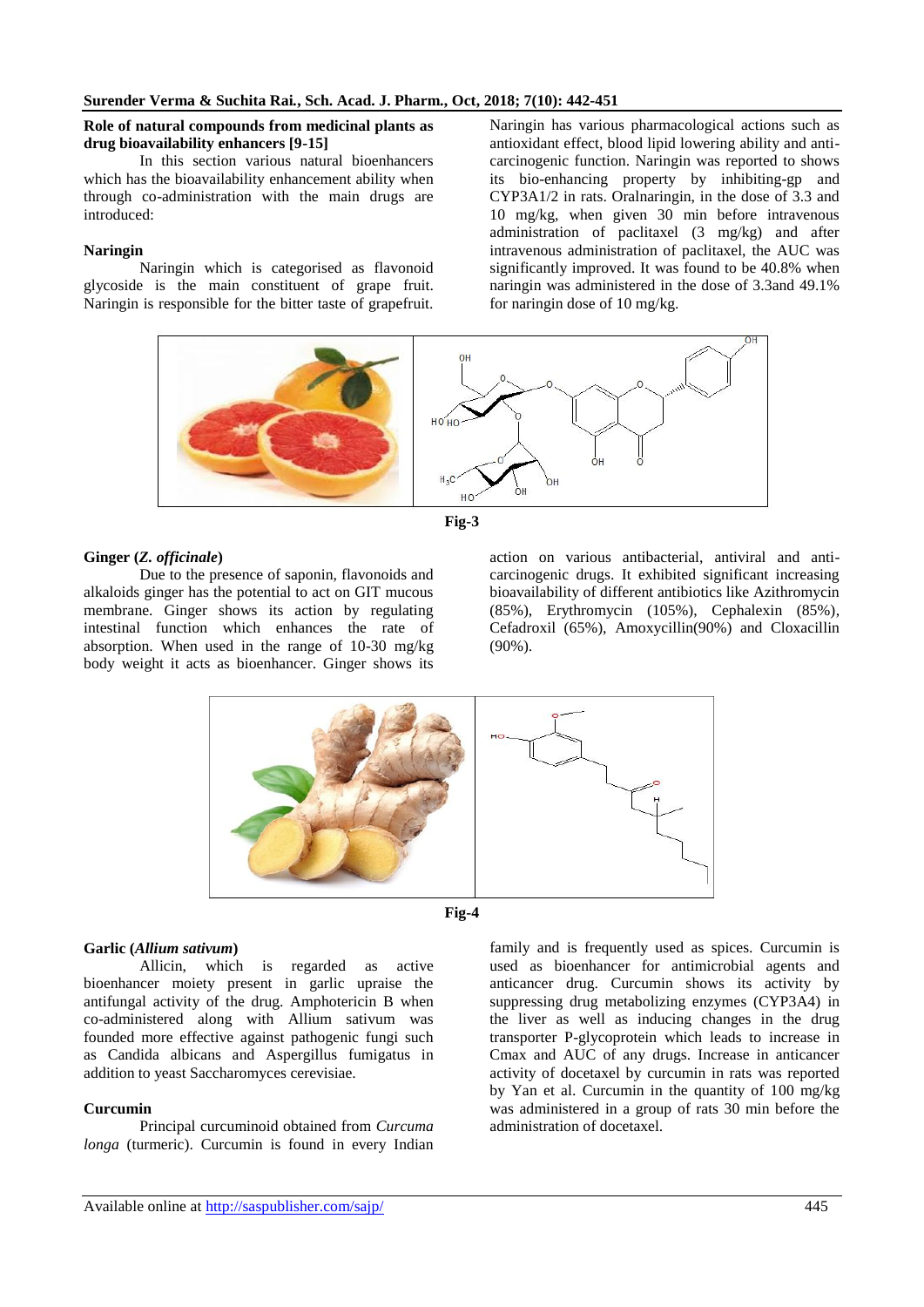



The rats treated with curcumin prior to the administration of docetaxel showed an enhanced AUC from  $282.6 \pm 18.4$  (control) to  $2244.1 \pm 68.0$  ng h/ml, an approximately eight-fold increase in the AUC, and in the Cmax from  $102.5 \pm 11.5$  (control) to  $1024.2 \pm 121.7$ ng/ml, an approximate tenfold increase in Cmax as

compared to the control group. It was reported that Curcumin itself possess anticancer activity in the body. Thus we can use curcumin with the combination of an anticancer drug like docetaxel to enhance the anticancer activity of the drug.





#### **Piperine**

Piperine is a potent plant alkaloid obtained from P. nigrum Linn (Black pepper) and P. longum Linn (Long pepper). Piperine has a various pharmacological effect such as anti-inflammatory activity, antipyretic activity, antifungal activity, antidiarrheal activity, antioxidant, antithyroid, antidepressant activity, analgesic activity etc. Piperine

is scientifically regarded as world's first bioavailability enhancer. Piperine shows its action by promoting rapid absorption of drugs and nutrients, and also by inhibiting enzymes which leads to biotransformation of drugs. It is a potent inhibitor of P-gp efflux transporter present in gastrointestinal wall. Piperine was found to increase the bioavailability of rifampicin by about 60% and hence reduce the dose from 450 to 200mgRifampin.





**Cumin/Caraway (***Carum carvi***)**

Cumin seeds have various pharmacological actions such as carminative, mild stomachic and diuretic actions. The major active constituents of the seeds are carvone and limonene. The effective dose for the Carum carvi to act as bioenhancer is in the range of 1-55 mg/kg body weight. It has been reported to enhance bioavailability of antibiotics, antifungal, antiviral, anticancerous and Anti-TB drugs like

Rifampicin, Pyrazinamide and Isoniazid. It is also found to be more effective as bioenhancers when used in combination with bioenhancer from Zingiber officinale (10-150 mg/kg body weight) and piperine (3- 15 mg/kg body weight). The bioenhancing property of Carum carvi is due to either enhancing the mucosal or serosal permeation which leads to effective absorption of drugs or due to its effect on the P-gp transporter.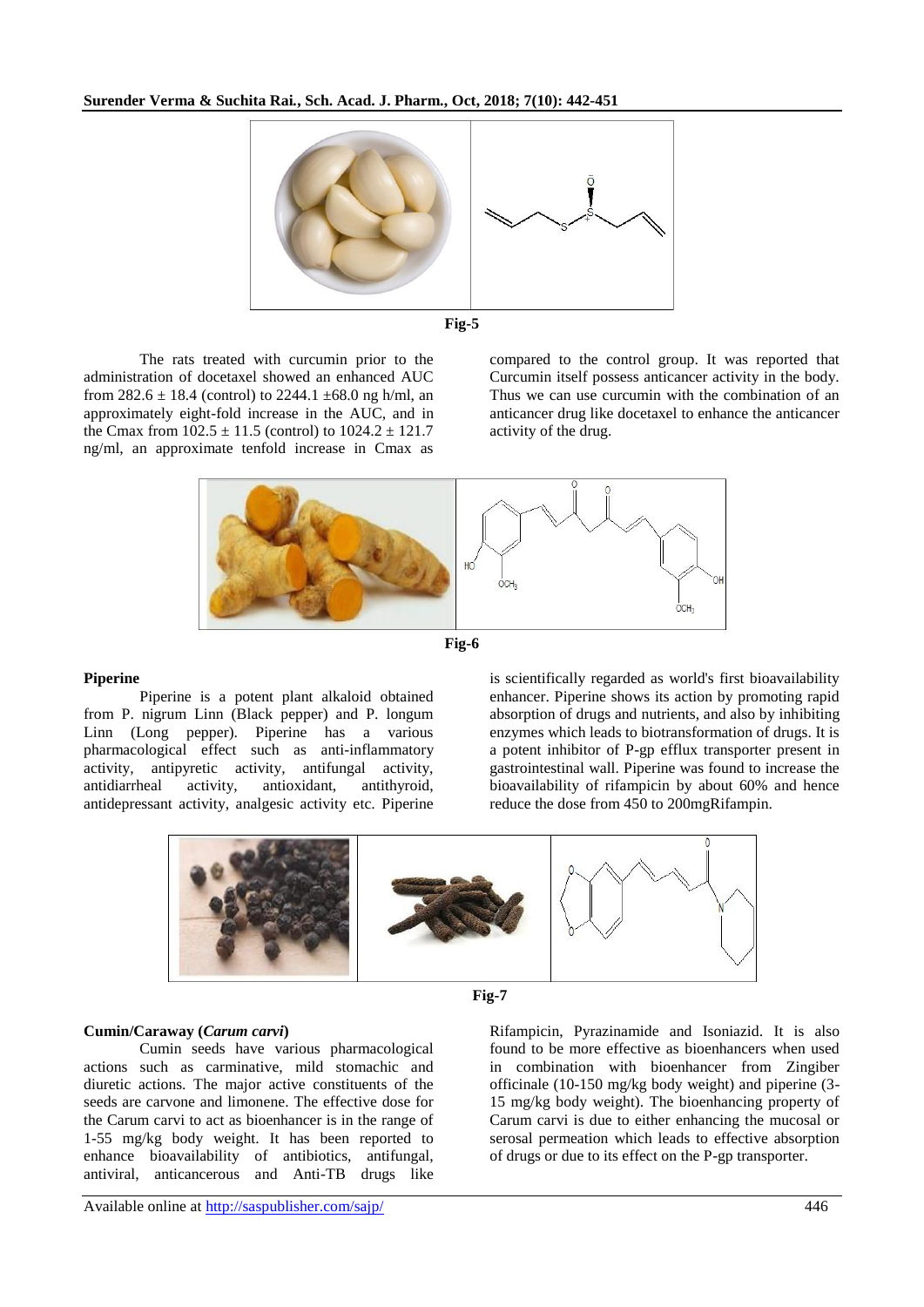



## **Indian Aloe (***Aloe vera***)**

Aloe vera is obtained from dried juice of the leaves of *Aloe barbadensis* Mill. Effect Aloe vera on the absorption of vitamin C and E was studied, and from the result, it was observed that aloes improve the



nutritional, herbal bioenhancer.





## **Liquorice (***Glycyrrhiza glabra***)**

Liquorice consists of dried, peeled or unpeeled, root and stolon of *Glycyrrhiza glabra*. Glycyrrhizin is the active constituent found in Liquorice which enhances the bioavailability of rifampicin by 6.5 fold at the concentration of 1 µg/ml. It also enhances the bioavailability of anticancer drug taxol by fivefold at the concentration of 1 µg/ml.





## **Cow's Urine Distillate**

Cow urine distillate is regarded as an effective bioenhancer. It enhances the transportation of various antibiotics like rifampicin, tetracycline and ampicillin across the gut wall by 2-7 folds. Cow urine also lead to enhancement in the potency of taxol against MCF-7 cell lines. Bioavailability of rifampicin get enhanced by 80

fold when cow urine is used in the concentration 0.05 µg/ml, ampicillin by 11.6 fold in 0.05 µg/ml concentration and clotrimazole by fivefold in 0.88 µg/ml concentration**.** The bioenhancing property of cow urine is by facilitating absorption of drugs across the cell membrane.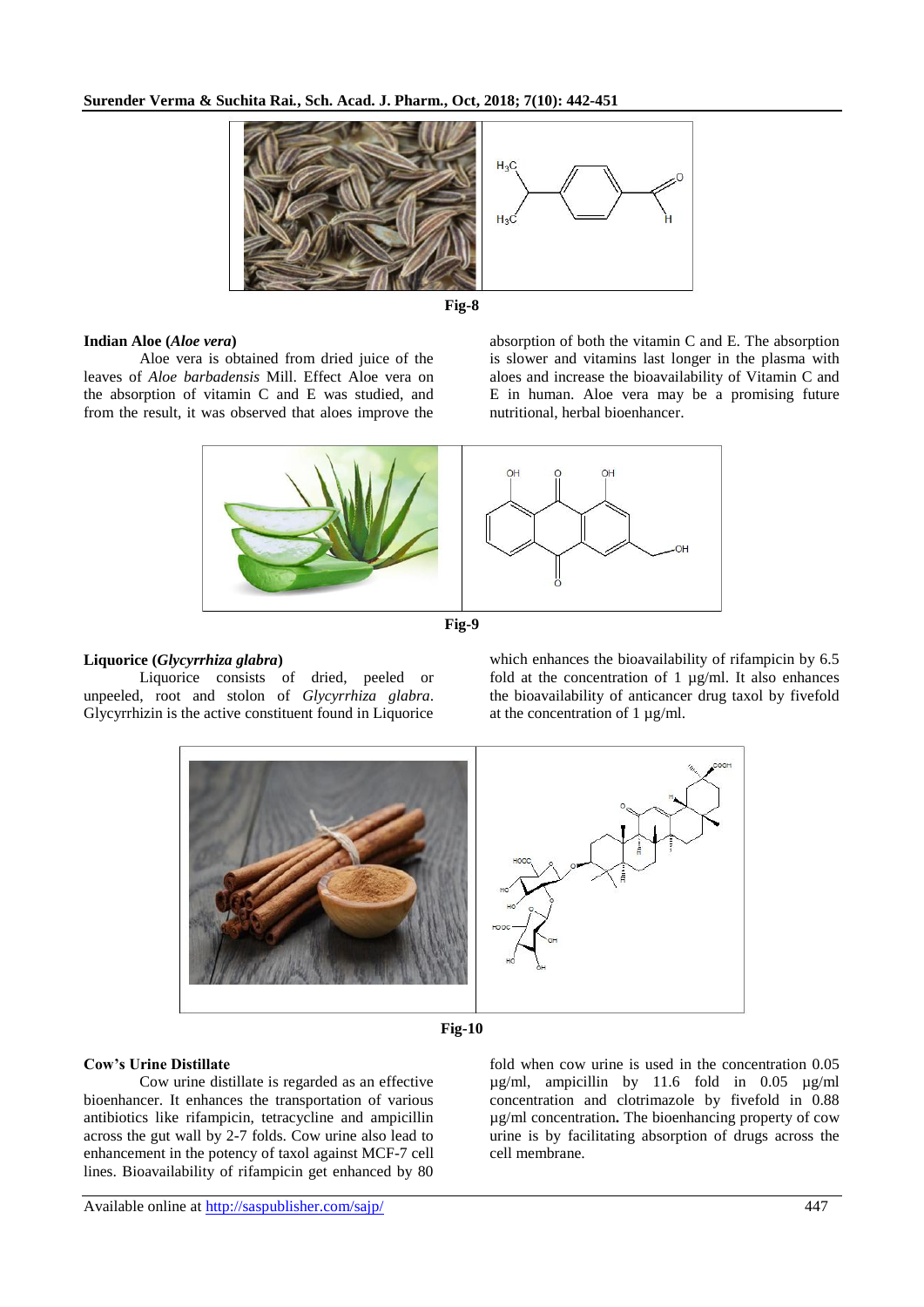

**Fig-11**

## **Capsaicin**

It is an active component of *Capsicum annum*  and other chilli species. Capsaicin leads to enhancement

of various drugs. It enhances the bioavailability of theophylline.



**Fig-12**

**Table-4: List of Herbal Formulations**

| S.no           | Formulation       | Active moiety    | Pharmacological        | Application             | Ref |
|----------------|-------------------|------------------|------------------------|-------------------------|-----|
|                |                   |                  | activity               |                         |     |
|                | <b>Ouercetin</b>  | <b>Ouercetin</b> | Anti-oxidant           | Reduced dose, enhanced  | 16  |
|                | Liposome          |                  | Anti-cancer            | penetration in blood    |     |
| $\mathfrak{D}$ | Curcumin          | Curcumin         | Anti-cancer            | Long circulation        | 17  |
|                | Liposome          |                  |                        | with high               |     |
|                |                   |                  |                        | entrapment efficiency   |     |
| 3              | <b>Garlicin</b>   | Garlicin         | Lungs disorder         | Increase efficiency     | 18  |
|                | Liposome          |                  |                        |                         |     |
| 4              | Liposome          | Silymarin        | Hepatoprotective       | Improve bioavailability | 19  |
|                | encapsulated      |                  |                        |                         |     |
|                | Silymarin         |                  |                        |                         |     |
| 5              | Naringenin loaded | Naringenin       | Increases antioxidant  | Antioxidant and         | 20  |
|                | nanoparticles     |                  | activity and increases | anticancer              |     |
|                |                   |                  | bioavailability        |                         |     |
| 6              | Quercetin         | Quercetin        | Anti-cancer            | Significantly decreases | 21  |
|                | microspheres      |                  |                        | the dose                |     |
|                |                   |                  |                        | size                    |     |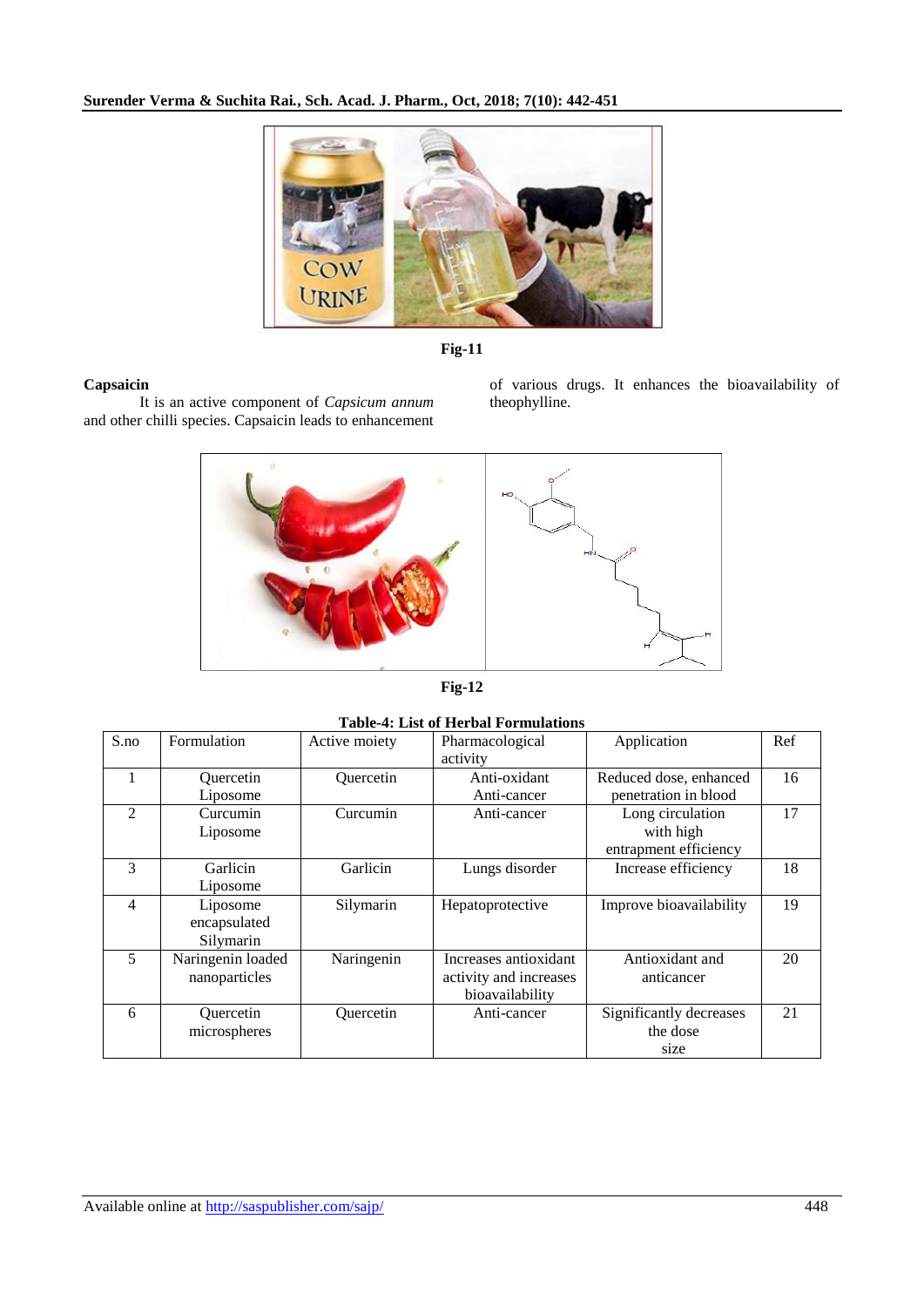|                |                                      | Table-5: List of various herbs, its source, mechanism and their dose as a potent bioenhancer |                                                                                                                                                                 |                                  |                                                                                                                                                                                         |
|----------------|--------------------------------------|----------------------------------------------------------------------------------------------|-----------------------------------------------------------------------------------------------------------------------------------------------------------------|----------------------------------|-----------------------------------------------------------------------------------------------------------------------------------------------------------------------------------------|
| S.No           | Compound                             | Source                                                                                       | Action                                                                                                                                                          | Dose                             | <b>Drugs</b>                                                                                                                                                                            |
| $\mathbf{1}$   | Naringin                             | It is a flavanoid<br>glycoside found<br>naturally in citrus<br>fruits, especially in         | Act by inhibiting<br>the CYP3A1/2<br>enzymes and p-<br>glycoprotein.                                                                                            | $\overline{3.3}$ and 10<br>mg/kg | Paclitaxel,<br>Verapamil,<br>Diltiazem                                                                                                                                                  |
| 2              | Ginger                               | grapefruit<br>Rhizome of the<br>perennial plant<br>Zingiber<br>officinale Roscoe             | Regulate intestinal<br>function and<br>facilitate<br>absorption                                                                                                 | 10-30 mg/kg                      | Antibiotics like<br>Azithromycin,<br>Erythromycin,<br>Cephalexin,<br>Cefadroxil,<br>Amoxycillin and<br>Cloxacillin                                                                      |
| 3              | Garlic<br>(Allicin)                  | Aromatic bulb of<br>Allium sativum<br>Linn.                                                  |                                                                                                                                                                 | $120 \mu M$                      | Fungicidal activity of<br>Amphotericin B                                                                                                                                                |
| $\overline{4}$ | Curcumin                             | Dried and fresh<br>rhizomes of<br>Curcuma longa<br>Linn.                                     | Curcumin<br>suppresses drug<br>metabolizing<br>enzymes<br>(CYP3A4)                                                                                              | 12g/day                          | Celiprolol and<br>Midazolam                                                                                                                                                             |
| 5              | Piperine                             | Seeds of Piper<br>longum Linn. and<br>Piper nigrum Linn.                                     |                                                                                                                                                                 | 15 mg/kg.                        | Rifampicin (<br>Antituberculous<br>), Nimesulide,<br>Diclofenac sodium<br>(NSAIDS),<br>Beta<br>lactams(Antibiotic<br>s),<br>Theophylline (                                              |
| 6              |                                      | Cumin/Caraway   Dried ripe seeds of<br>Carum carvi Linn.,                                    | Enhancing the<br>mucosal or serosal<br>permeation which<br>leads to effective<br>absorption of drugs                                                            | $1-55mg/kg$                      | Antiasthmatic)<br>Antibiotics,<br>antifungal, antiviral<br>and anticancerous<br>drugs. Therapeutic<br>activity of Anti-TB<br>drugs like<br>Rifampicin,<br>Pyrazinamide and<br>Isoniazid |
| 7              | Indian aloe<br>(Leaves)              | Dried juice of the<br>leaves of<br>Aloe barbadensis<br>Mill.,                                | In combination<br>with vitamins,<br>leads to slower<br>absorption<br>and last longer<br>in the plasma and<br>increases<br>bioavailability of<br>Vitamin C and E | ÷,                               | Vitamin C and E                                                                                                                                                                         |
| 8              | Liquorice<br>(Glycyrrhiza<br>glabra) | Dried root and<br>stolon of<br>Glycyrrhiza glabra                                            | enhances cell<br>division inhibitory<br>activity                                                                                                                | $1 \mu g/ml$                     | Taxol and antibiotics<br>like Tetracycline,<br>Nalidixic acid,                                                                                                                          |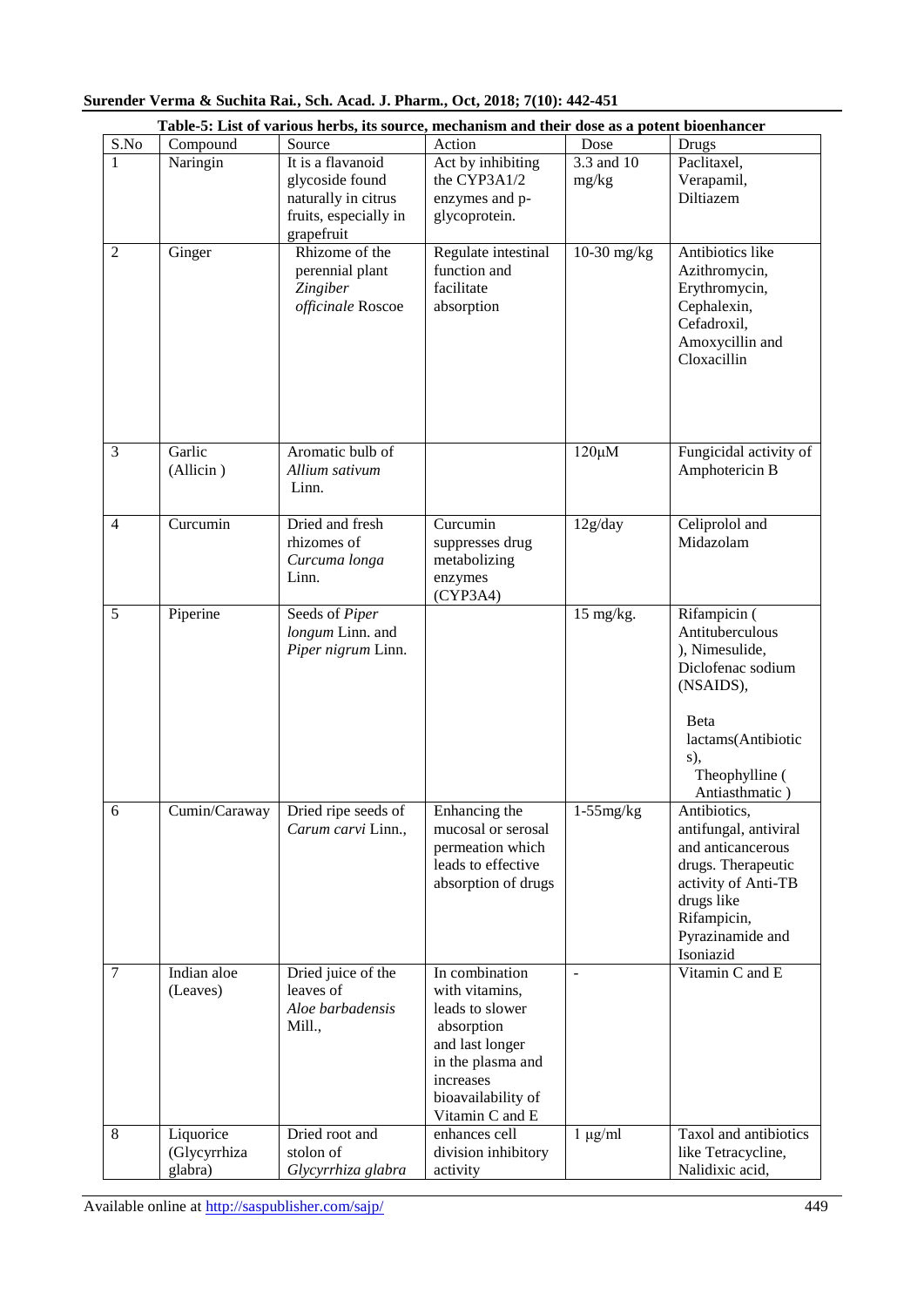| US patent 7569236132 | Flavonoids (such as d |
|----------------------|-----------------------|

| Surender Verma & Suchita Rai., Sch. Acad. J. Pharm., Oct, 2018; 7(10): 442-451 |  |  |  |
|--------------------------------------------------------------------------------|--|--|--|
|                                                                                |  |  |  |

|    |                                  | Linn., Family                                                             |                                                                      |                                         | Ampicillin etc                                                                                        |
|----|----------------------------------|---------------------------------------------------------------------------|----------------------------------------------------------------------|-----------------------------------------|-------------------------------------------------------------------------------------------------------|
| 9  | Cow's Urine<br><b>Distillate</b> | ۰                                                                         | Facilitate<br>absorption of drugs<br>across the cell<br>membrane     | $0.05 \mu g/ml$<br>and<br>$88 \mu g/ml$ | Antibiotics like<br>rifampicin,<br>tetracycline and<br>ampicillin and<br>anticancerous drug<br>taxol. |
| 10 | Capsaicin                        | Frui <b>FotiCap Gapsicum</b><br>annumnLimmLinn.,<br>Family-<br>Solanaceae | Increases solution of<br>theodpsigsum increases<br>AUC of the drugs. |                                         | Theophylline                                                                                          |

## **Marketed formulation [10, 22]**

Risorine: Risorine is a rifampicin containing fixed dose combination product, approved in India for the use as an antitubercular drug in place of rifampicin 450 mg and isoniazid 300 mg.

## **Composition: Each capsule of resorine contains**

 Rifampicin 200 mg IP, Isoniazid 300 mg IP, Piperine 10 mg

Dosage: For adult, one resorine capsule to be taken once daily, one hour before or two hours after meals with a full glass of water.

Indication: It is used for treatment of all forms of tuberculosis in which organisms are susceptible to rifampicin ad isoniazid

| <b>Table-6: Showing patent on nerbal formulation</b> [23] |                                           |                      |  |  |  |
|-----------------------------------------------------------|-------------------------------------------|----------------------|--|--|--|
| US patent No.                                             | Active ingredients                        | Novel system         |  |  |  |
| US 5948414 (Jack G. Wiersma)                              | Opioid analgesic and aloe                 | Nasal spray          |  |  |  |
| (Sep. 7, 1999)                                            |                                           |                      |  |  |  |
| Us6890561 B1 (Yoav Blatt)                                 | <b>Isoflavones</b>                        | Microencapsulated    |  |  |  |
| (May 10, 2005)                                            |                                           | formulation          |  |  |  |
| US6896898 B1(Weihong                                      | Alkaloids of aconitum species             | Transdermal delivery |  |  |  |
| Xiong) (May 24, 2005)                                     |                                           | system               |  |  |  |
| US patent 2005/0142232 A                                  | Oleaginous oil of Sesamum indicum and     | Brain tonic          |  |  |  |
|                                                           | alcoholic extract of Centella asiatica    |                      |  |  |  |
| US patent 2007/0042062 A1                                 | Extract of curcumin, Zingiber officinalis | Herbal tablet dosage |  |  |  |
|                                                           |                                           | form                 |  |  |  |
| US patent 2007/0077284A1                                  | Opioid analgesic                          | Transdermal patch    |  |  |  |
| US patent 7569236132                                      | Flavonoids (such as quercetin) and        | Microgranules        |  |  |  |
|                                                           | terpenes                                  |                      |  |  |  |

## **Table-6: Showing patent on herbal formulation [23]**

#### **HURDLES [24]**

Bioenhancers has made a great revolution in the field of drug delivery**,** but still, there are various hurdles which are still needed to be surmounted to meet with all the success. The newly developed Bioenhancers have many challenges to be faced. One of the challenges related with bioenhancer is an improvement in the properties of drug formulations like circulation in blood, increased functional surface area, protection of encapsulated drug from degradation, crossing biological barriers & site-specific targeting. Large-scale production of bioenhancer is another problem associated with the use of bio enhancer. Pilot scale production of bioenhancer is easy than large-scale production. Advances in herbal bio-enhancers also provide new challenges for regulatory control. There is an increasing need to have regulations that would account for drug products.

## **Future perspectives [25]**

The concept of bioenhancer which has started from the use of "trikatu" from Ayurveda has successfully taken the lead to various modern medicines to enhance their bioavailability. The Ayurvedic concept of hupaan and sehpaan ought to be incorporated into the modern medicine also. The researchers are now aimed at using bioenhancer along with the main pharmacological drug as a method of reduction of drug dosage, and thus drug treatment cost making treatment available for financially challenged peoples. Various researches related with the development of bioenhancers of herbal and non- herbal origin are in process.

#### **CONCLUSION [26]**

The innovative concept of Bioenhancers which was the result of a traditional system of medicines made a great revolution in the field of medicines. Use of bioenhancer along with the main drug has led to a reduction in drug cost, increased bioavailability and has